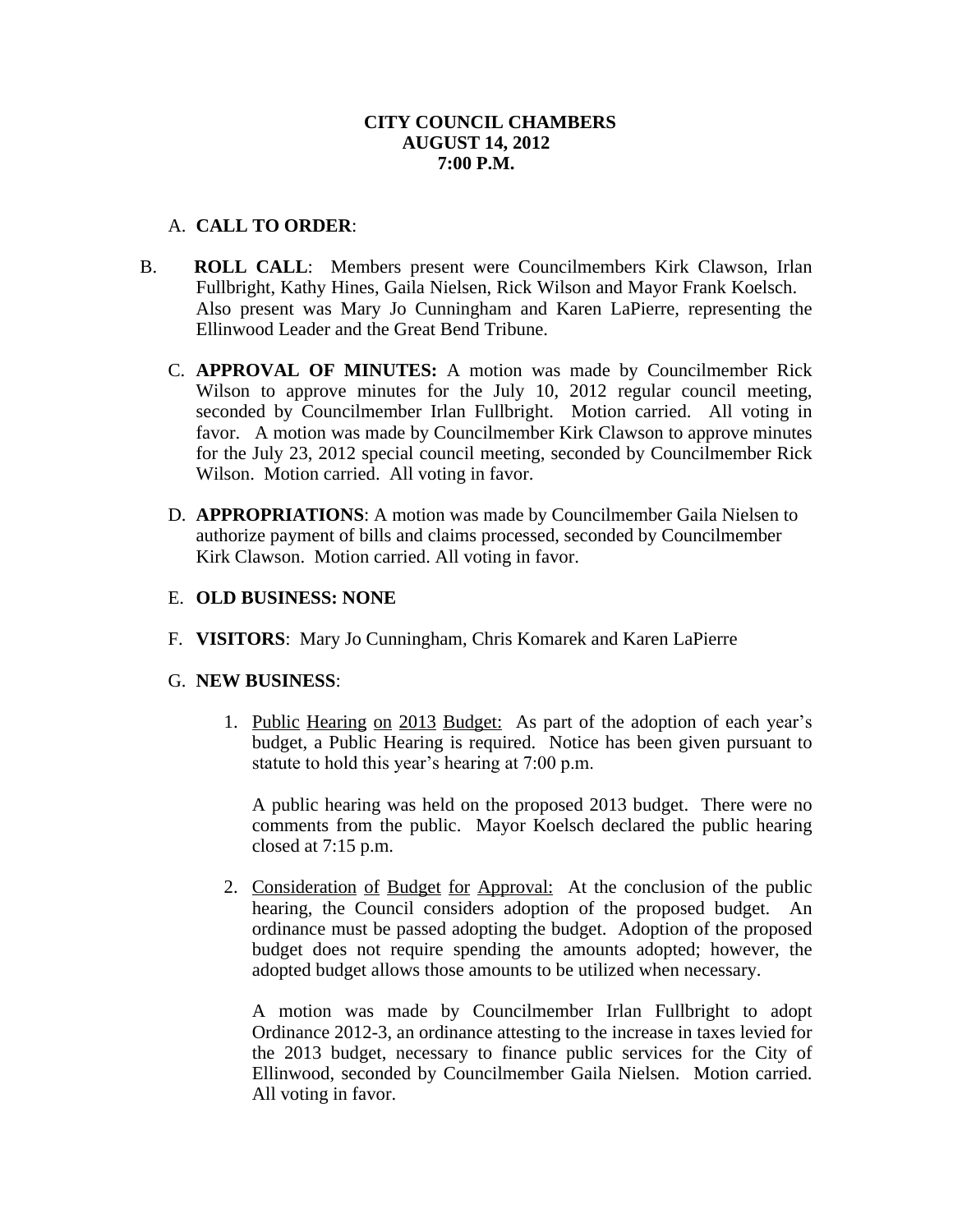#### **CITY COUNCIL CHAMBERS AUGUST 14, 2012 7:00 P.M.**

A motion was made by Councilmember Kathy Hines to adopt Ordinance 2012-4, an ordinance approving, adopting and appropriating, by fund, the budget of the City of Ellinwood, Kansas for the year beginning January 1, 2013, seconded by Councilmember Kirk Clawson. Motion carried. All voting in favor.

> 3. Delinquent Accounts Review: The auditors recommend the City annually review delinquent accounts and write off those accounts which are becoming aged. A review and write-off of older accounts provides the City with a more accurate amount of collectible accounts receivable at year end. Although the accounts are written off, the City will continue with collection efforts including referral of the accounts to the State of Kansas Setoff Program to offset against tax refunds or funds. The city's percentage of bad debts is very low and generally does not exceed onehalf of one percent.

A motion was made by Councilmember Gaila Nielsen to approve the list of delinquent accounts as presented for write off, seconded by Councilmember Kathy Hines. Motion carried. All voting in favor.

4. Consideration of Ordinance Adopting 2012 Uniform Public Offense Code: The League of Kansas Municipalities publishes an updated Uniform Public Offense Code, which includes all criminal offenses not related to traffic. The City currently utilizes the 2011 code.

A motion was made by Councilmember Irlan Fullbright to approve Ordinance 2012-5, an ordinance regulating public offenses within the corporate limits of the City of Ellinwood, Kansas incorporating by reference the "Uniform Public Offense Code for Kansas Cities," Edition of 2012. Councilmember Gaila Nielsen seconded the motion. Motion carried. All voting in favor.

5. Consideration of Ordinance Adopting 2012 Standard Traffic Offense Code: The League of Kansas Municipalities publishes an updated Standard Traffic Offense Code, which includes all traffic offenses. The City currently utilizes the 2010 code.

A motion was made by Councilmember Kathy Hines to approve Ordinance 2012-6 an ordinance regulating traffic within the corporate limits of the City of Ellinwood, Kansas; incorporating by reference the "Standard Traffic Ordinance for Kansas Cities," Edition of 2012, providing certain penalties and repealing Ordinance 2010-8. Counci lmember Irlan Fullbright seconded the motion. Motion carried. All voting in favor.

# **CITY COUNCIL CHAMBERS**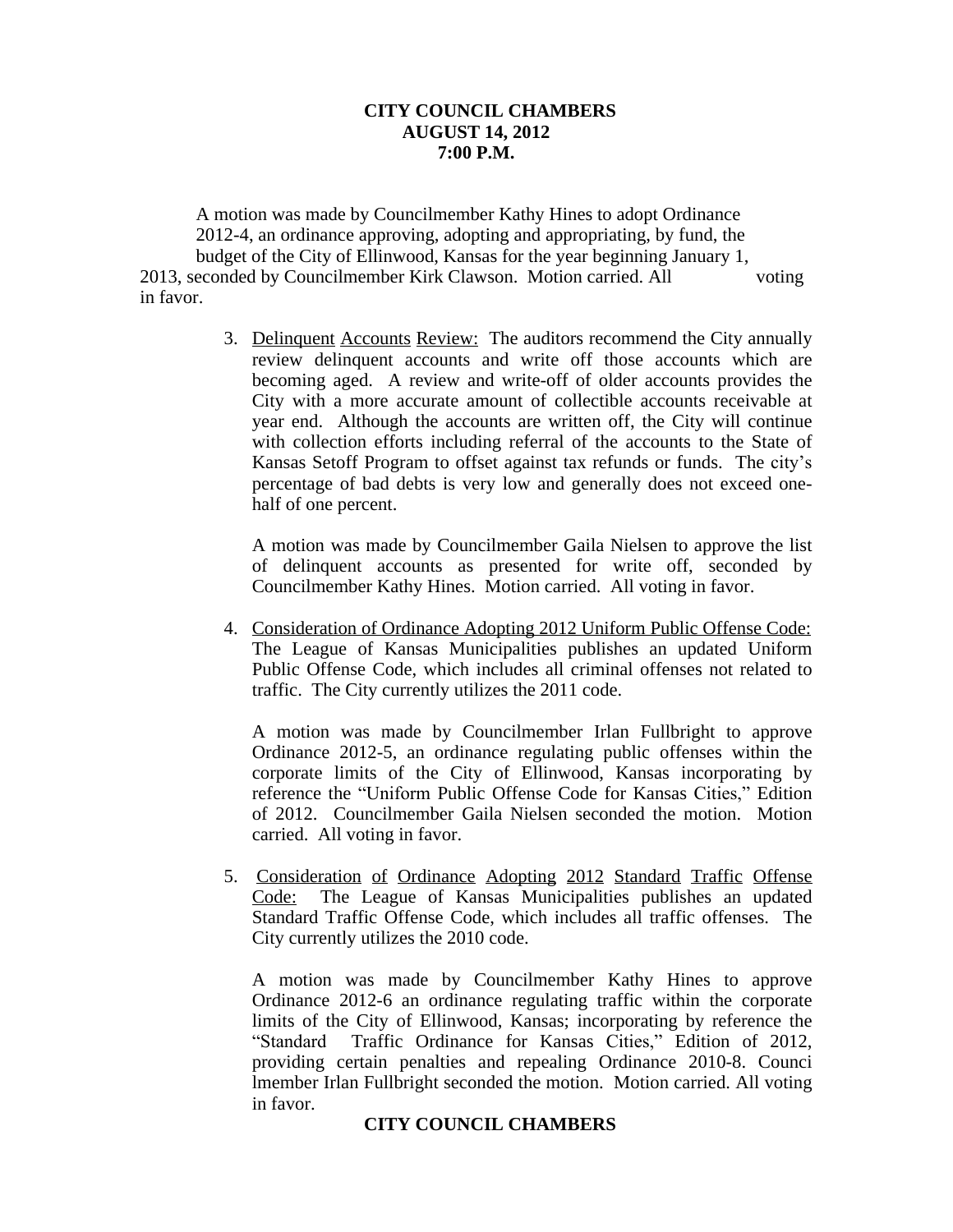#### **AUGUST 14, 2012 7:00 P.M.**

6. Class Action Settlement: Staff reported the City has been notified that the City is part of a class action lawsuit involving atrazine in the drinking water. A small number of municipal water utilities across the country filed an action a few years ago against the manufacturer of atrazine for contamination of drinking water. Investigators obtained water quality records of all municipal systems and identified those with measurable quantities of atrazine, of which Ellinwood was one of those systems. The measured quantity of atrazine in our system based on the 2011 analysis is 0.44 which is substantially below the allowable amount.

A motion was made by Councilmember Irlan Fullbright to accept the settlement agreement of approximately \$35,000, seconded by Councilmember Gaila Nielsen. Motion carried. All voting in favor.

7. Manhole Refurbishing: The manhole refurbishing has been completed. During the project, the contractor recommended a topcoat of zebron 386 to manhole #133 and manhole #134 in the amounts of \$1,250 and \$2,200 respectively, for a total addition of \$3,450. These costs are in addition to the original approved amount of \$16,765.

A motion was made by Councilmember Gaila Nielsen to approve the additional work as outlined above in the amount of \$3,450, seconded by Councilmember Kathy Hines. Motion carried. All voting in favor.

- 8. RICE Update: Presented to council was a project agreement with Kansas Power Pool for the RICE upgrade to the second engine at a cost to the City of \$141,100. A motion was made by Councilmember Rick Wilson to approve Project 2, the RICE upgrade to the second engine at a cost of \$141,100, seconded by Councilmember Irlan Fullbright. Motion carried. All voting in favor.
- 9. Health Insurance Review: Presented to council was a contract from the Conrade Agency for various services relating to our health insurance package. The contract was in 3 parts, including 1:) Marketing & Consulting Services, which would include analyzing our current health insurance package and negotiating renewals with other vendors, 2:) Ongoing service and compliance and 3:) Wellness services. They proposed all three services for a cost of \$8,000. Staff also reported the preliminary information for our renewal package from our current BXBS provider was little or no increase in the premium for the City's current coverage.

After some discussion the general consensus of the council, was to not approve the Conrade Agency contract at this time and wait to see the renewal proposal for the City's current health insurance package.

> **CITY COUNCIL CHAMBERS AUGUST 14, 2012**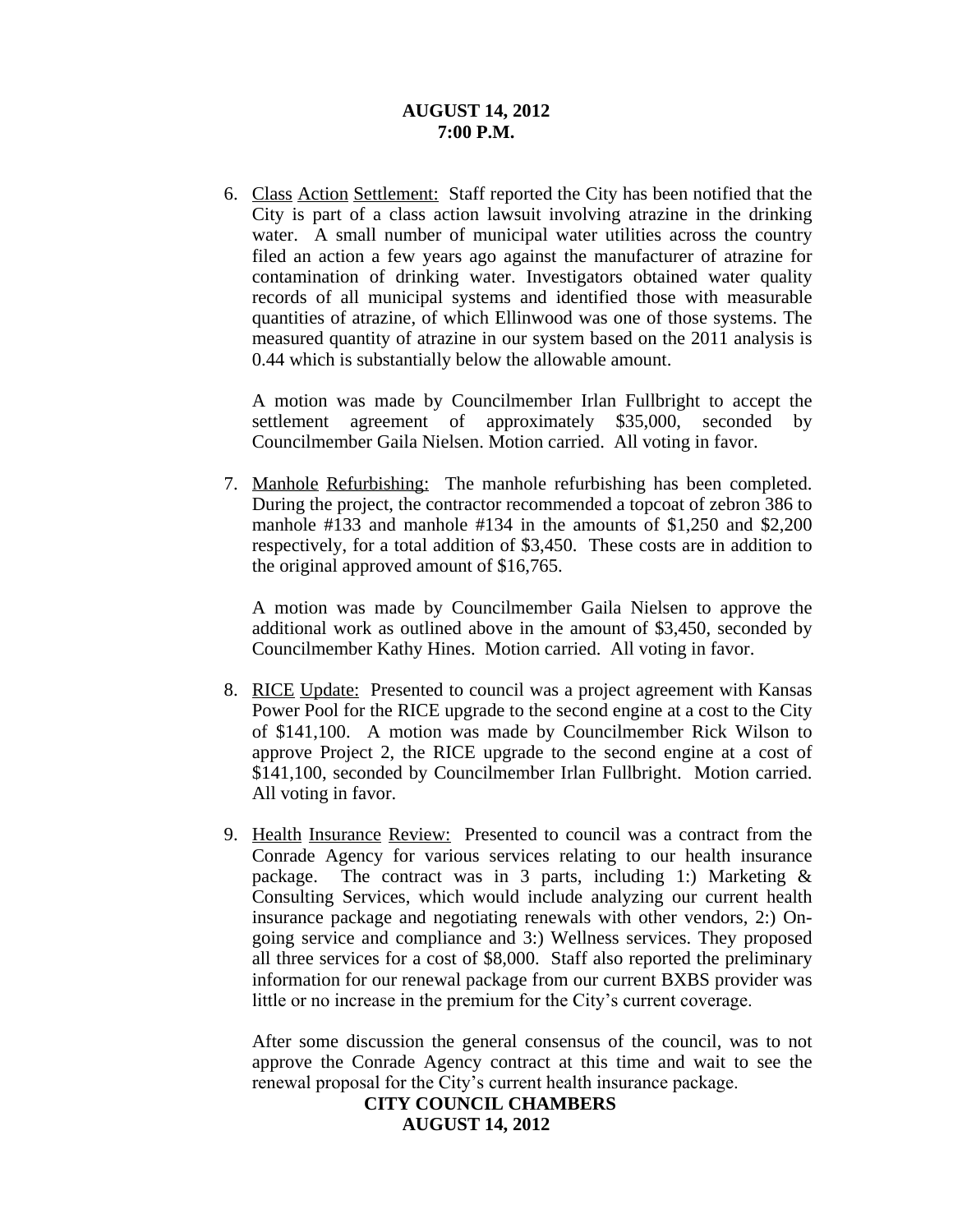# **7:00 P.M.**

### **REPORTS**:

- 1. Municipal Court Report: Presented to Council was the Municipal Court Report for July, 2012.
- 2. Utilities Production Report: Presented to Council was the Utilities Production Report.
- 3. Staff Reports:
	- a) Staff reported the last day for the pool will be August  $26<sup>th</sup>$ . Staff reported the heating element for the heater at the City Park restrooms needs to be replaced. The street department has been working on street painting and it is completed. City employees will be working on a sewer line project on East B Street. The electric department is working to complete underground electrical on Isern and Hirsch. Also work will be done tearing down the barricade shed east of the City shop. The water line project at John Henrys is completed with an estimated cost of \$11,000.
	- b) Staff reported James Renfro is at the academy. Officer Paul Leiker will also continue as the Dare officer.
	- c) Staff reported a Fly In will be held at the airport on September 9<sup>th</sup>. Staff requests approval to place a port a pot at the airport.
	- d) Staff reported the annual League of Kansas Municipalities conference will be held October  $6<sup>th</sup>$  through the  $8<sup>th</sup>$ , please notify the city office if you are interested in attending.
	- e) Staff reported recreation surveys will be mailed out to Ellinwood residents, or the survey can be completed on the school website.
	- f) Staff reported a request from Stephanie Joiner for a dance performance at the bandshell on August  $15<sup>th</sup>$  for  $2\frac{1}{2}$  to 5 year olds was approved.
	- g) Staff reported Mulvane and Waterville have joined the Kansas Power Pool. The KPP board is in the process of interviewing candidates for general manager.

**CITY COUNCIL CHAMBERS AUGUST 14, 2012 7:00 P.M.**